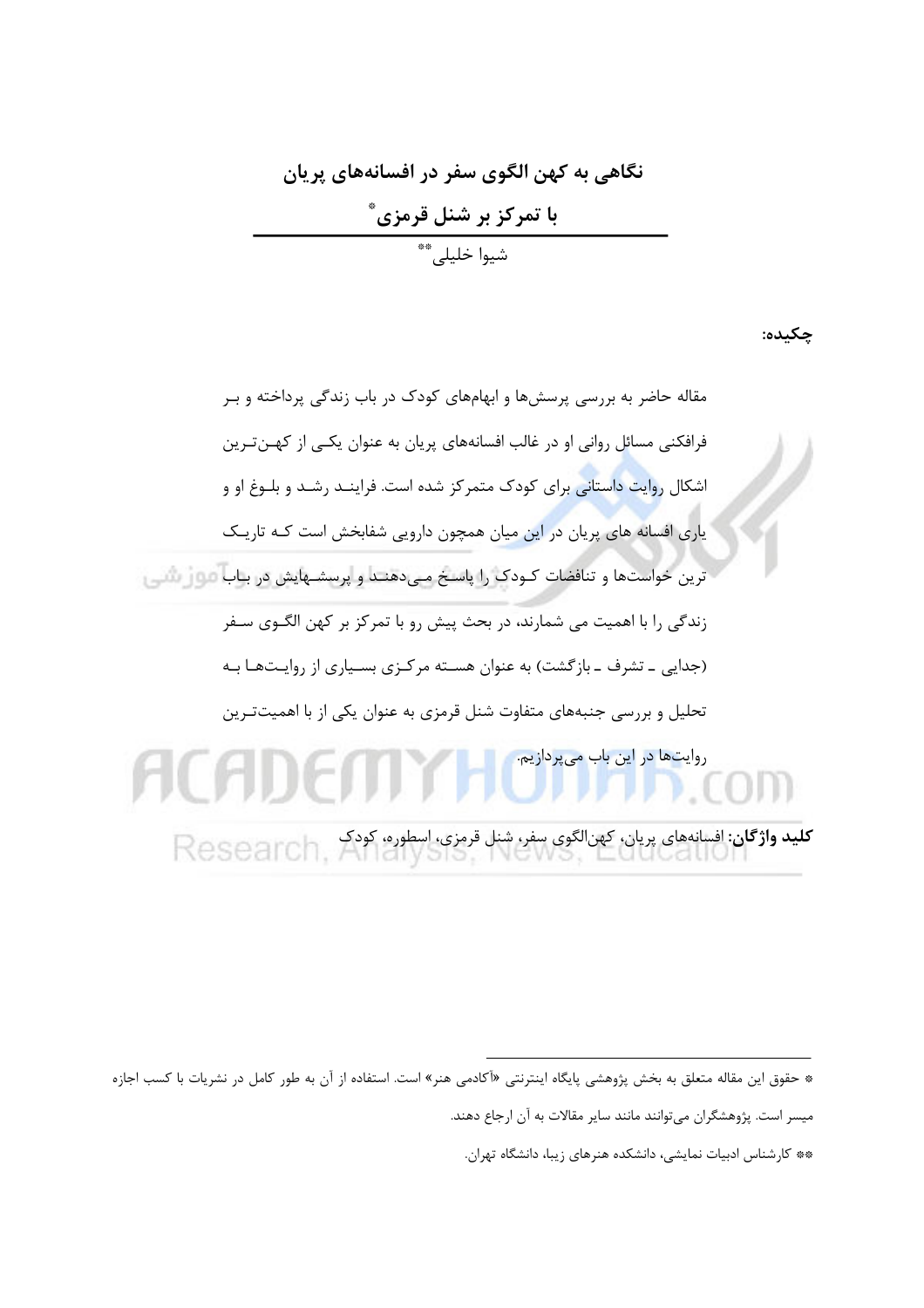شناخت کودک از دنیایی که در آن به سر می,برد چگونه حاصل مـیشـود؟ چگونـه مـیتوانـد بـا مهـمتـرین و اغلـب دوگانهترین گزارهها در زندگیش کنار بیاید؟ پاسخ آنها را دریابد و از آن راهی برای فردای خـود بسـازد؟ چگونــه از میان چاک راههای سهل و ممتنع کودکی می توان گذاری سالم به بلوغ داشت؟

شاید اکنون به ندرت تشویشها و پرسشهای جانکاه کودکی مان را به یاد آوریم، پرسشهایی از این دست که چطور انسان به دنیا می آید؟ چرا می میرد؟ چه کسانی در صدد آسیب رساندن به ما هستند و چرا آنطور که انتظـار مـی رود، دنیایی که در آن به سر می بریم امن نیست؟ اغلب این پرسش ها معمولا یا از سوی کودک صریحاً مطرح نمی شوند و یا زمانی که کودک عزم خود را جزم کرده و آماده شنیدن پاسخ پرسشهایش است، والدین سکوت اختیار می کنند، جوابهایی سادهلوحانه ارائه میدهند تا روح آشفته و ناخودآگاهی تحت فشار کودکشان را التیام بخشند، اما اغلب ایــن پاسخ ها حتی برای لحظه ای به کودک آرامش خیال نمیبخشد. از آن رو که در ازای پرسشهایی حیاتی و بی نهایت صادقانه، پاسخ هایی دم دستی و تنها خوشبینانه تلقی میشوند. در این میان قصههای پریان علیرغـم فضـای آزاد و معجزه آسای شان در طی قرن ها تنها یاور کودک و پرسش های فلسفی او در بـاب زنـدگی بـوده انـد کـه در غالـب روایتهایی مجذوب کننده در صددند کودک را با همه ساحتهای زندگی ایی که در پـیش دارد مواجـه کننـد تـا او خود در میان موقعیت های بیشمار و انتخابهای گوناگون شخصیتها، پاسخ پرسشها و ابهامهایش را دریافت کنـد. در این بین روایتهایی که با تکیه بر کهن الگوی سفر (همچون شنل قرمزی) داستان عزیمت قهرمان کوچک، مبارزه او و سرانجام رهاییش را روایت می کنند از اهمیتی حیاتی برخوردارند، از آن رو که بیش از هر روایت واقع گرایانهای انسانی اند و تصاویری هستند از درون قهرمان کوچک تناقضها و نیازهای او و هر آنچیزی که میتواند سـر او را در جادهای که مسافر آن است به باد دهد.

### ۱. حنواستها و ابهامهای کودک و پاسخ افسانههای پریان

گفته میشود که هر کودک در ابتدا در وضعیت "در خود ماندگی ۱" متولد میشود و به تدریج به جریـان از خــود در آمدن طبیعی|ش آری گفته تا آن که سرانجام می تواند همچــون بقیــه افـراد بــه زنــدگی جمعــی و ارتبــاط بــا دنیــای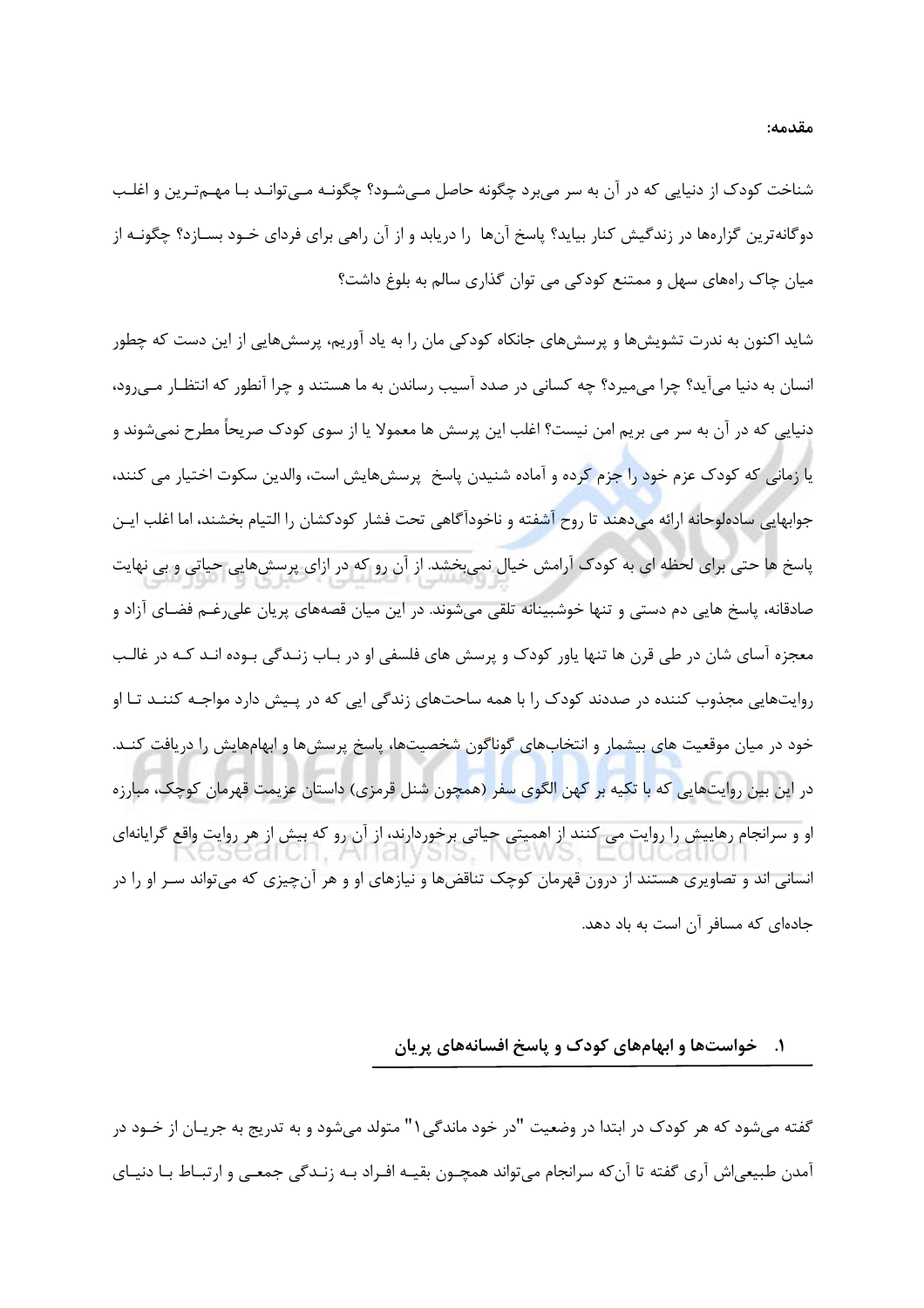پیرامونش بپیوندد. روان کودک اگر به سلامت راهش را طی کند همچون گیاهی که با تکیه بر نیـروی درونـی|ش در حال رشد است هر چند بسیار متاثر از عوامل پیرامون خود نیز هست، سرانجام از خود به در می آید و «این توانایی را می یابد که تغییرات پدیدههای محیط و جنبههای ثابت این پدیدهها را بفهمد و این همان مفهوم"نگهداری ذهنی"۲ است یعنی تغییر پدیده و در عین حال وجود همان پدیده را درک کردن. شن، شن است چه در مزرعه سیب زمینـی و چه در ماشین کمپرسی […]» (سیف، ۱۳۷۷: ۸۰) و این دقیقاً شبیه بـه همـان وضـعیتی اسـت کـه در مواجـه بـا سوژههایی انتزاعی تر باید به دست آورد، کودک اگر بتواند ماهیت ثابت و در عین حال ساحت های متفـاوت زنــدگی خویش را در هر مرحله از رشد دریابد، می توان امید داشت که سـرانجام روزی تـوان بـالقوه اش بالفعـل شـود و بـه زندگی در کاملترین و خلاقه ترین شکل خود بپیوندد.

مفاهیم در زندگی کودک از دل نیازهای برنیامده سر بر می آورنـد، از دل خواسـت هـایی کـه بـرخلاف انتظـار او در مسیری جز آنچه که کودک ً می پنداشته حرکت می کنند. او با مرگ اطرافیانش مواجه می شود و در مـی یابـد کـه .<br>دوزی زندگی از ادامه خویش باز خواهد ایستاد. آغاز فرایند اندیشه به مبهم ترین رویداد زنـدگی یعنـی در گذشــتن، هنگام کودکی روی میدهد. او به تجربه در می یابد که بزرگ ترها همچون خود او همواره صـادق نیســتند امـا نمــی فهمند چرا از او انتظار بهترینها را دارند. کودک با جدا شدن ناگهانی و دور از انتظار از مادر که تامین کننــده مبـرم ترین نیاز اوست (تغذیه و لذت)و پس از آنکه باید بیاموزد بدون وجود مادر تغذیه کنـد و دیگـر در طلـب آن آغـوش امن، آنگونه که تا پیش از آن بوده ا<mark>ست نباشد، دست به گزینشی</mark> ابدی و تلـخ مـی زنـد، مـادر بـدل بـه خواسـته ای ناممکن می شود و سیمایی بازدارنده می یابد، «پدر بینوا بدل به اولین مزاحم جدی و نماینده نظم دیگری در جهـان .<br>واقعیت است که زیبایی این اتحاد را به هم میزند و مزاحم استقرار مجدد کمال وضعیت درون رحمی بـر روی زمــین می شود، بنابراین در نخستین تجربهها عمدتاً یک دشمن است و مسئولیت ناراحتی و تنشی که از اساس به مادر بد و غایب نسبت داده میشد به او منتقل میشود […] این تقسیم سرنوشتساز که در دوران نـوزادی شـکل مـی5یـرد، يعني تقسيم زندگي به دو قطب "مرگ"۳ و "عشق"۴ اساس آنچه را كه به عنوان عقده اديب مـي شناسـيم شـكل میدهد.» (کمپبل، ۱۳۸۷: ۱۸) با از سر گذراندن چنین تجربهای هیچ چیز دشـوارتر از یـافتن معنـایی جـدی بـرای زندگی که تا این اندازه در سایه روشن و متناقض جلوه می کند نیست. چطور ممکن است با رویدادی تـا ایـن انــدازه ناگهانی و تعیین کننده کنار آمد؟ کودک در چنین شرایطی به افکاری نیاز دارد که درون آسیب خوردهاش را سـامان بخشد و به کمک الگوهای روانکاوانه پیامهایی روشن به خود آگاهی و ناخودآگاهی او ارسال کنـد. اندیشـههـایی کـه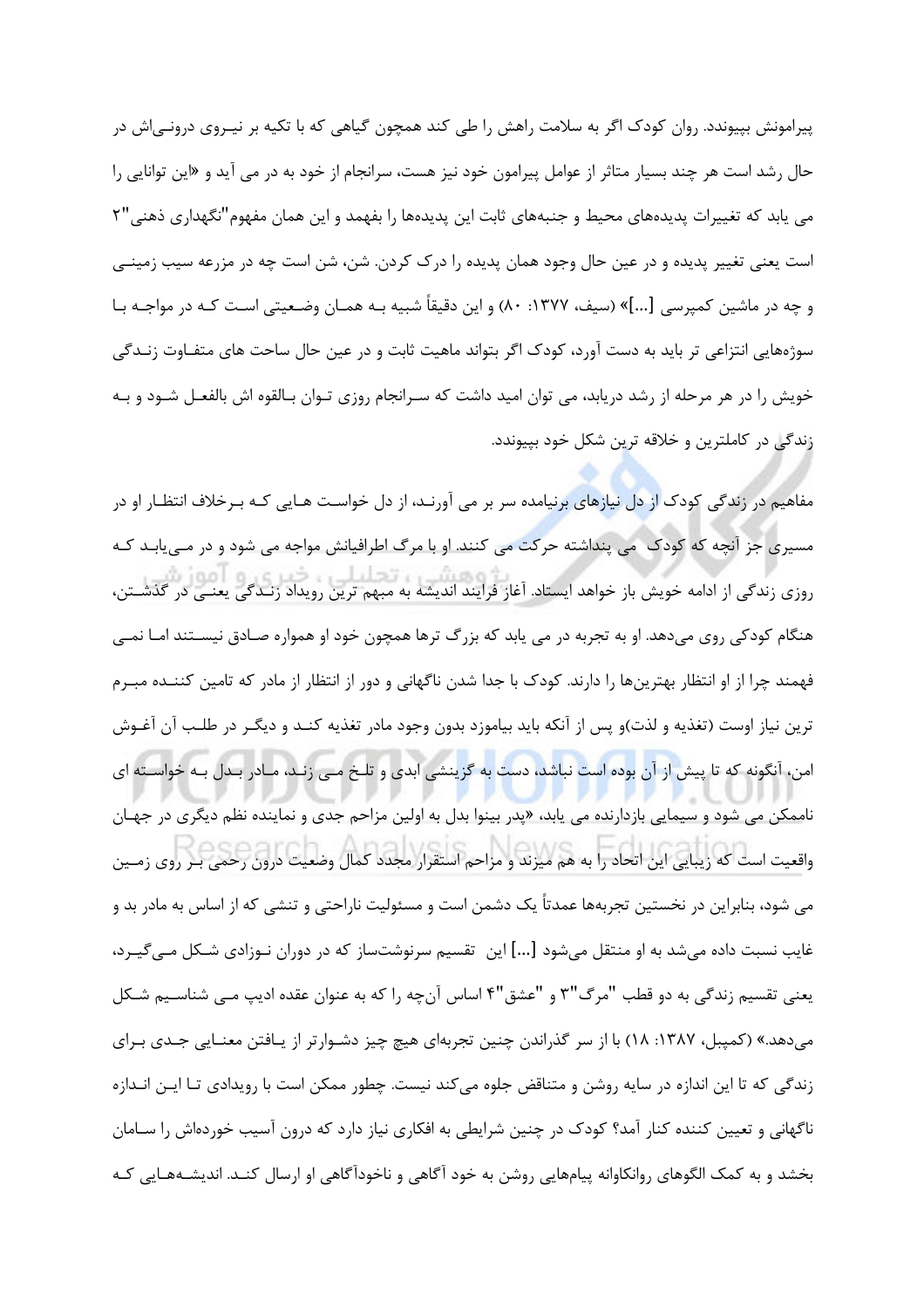آرامش کننده بی آنکه مجبور باشد، گزارههایی را بپذیرد که کوچکترین ارتباطی با واقعیتهای دنیای درون او نـدارد. کودک نیازمند اندیشههایی است که هدایت گر سمت روشن زندگی باشند بی آنکه سیاه چاله های تاریک زندگی اش را از او پنهان کنند. اندیشههایی به واقع صادقانه، همچون پرسش های خود او. برونو بتلهایم۵ در نقد فرهنـگ غالـب مینویسد: «بسیاری از پدر و مادرها معتقدند که کودک باید در سمت آفتابی امور قرار گیرد، ولی ایـن خـوراک یـک سويه ذهن او را فقط يک سويه تغذيه مي کند، در حالي که زندگي واقعي سراسر آفتابي نيست [...] فرهنـگ غالـب وانمود می کند که انسان وجه تاریکی ندارد و مدعی "بهبود باوری" ۶ خوشبینانه است، از دید این فرهنگ، هدف از روانكاوي آسان كردن زندگي است در حالي كه بنيانگذار آن چنين نظري نداشت [...] نظر فرويد اين است كه فقط مبارزه شجاعانه با نیروهایی که توانفرسا و غلبه ناپذیر به نظر می رسند میتـوان معنـایی از هسـتی بیـرون کشـید.» (بتلهايم، ١٣٨١: ٧)

مهمترین واقعیت در مواجه با کودک، درک این مسئله است که از موجودی بی اندازه حساس و ظریف که آونگ ابدی .<br>زندگی ــ مرگ (عشق ــ مرگ) را تجربه کرده و از آن جان سالم به در برده نمیتوان انتظـار پــذیرفتن معنــایی ســاده لوحانه و یک سویه را داشت، نمی توان منتظر لبخند او پس از شنیدن جوابهای سـربالا بـود و او را نظـاره کـرد کـه خوشبینانه در تاریکی اتاقش به سر برد، این غیر محتمل ترین رویداد ممکن است. او میپندارد که به راستی نادیـده گرفته شده، فراموش شده است بنابراین دیگر اعتقادی در میان نیست، به بیرون از خویش پاسخ نمی گوید زیرا هـیچ نشانه مثبتی دریافت نکرده و به درون خویش نیز اطمینان ندارد از آن رو که مملو از ابهام و گرههای پی در پی است، آنچه روی میدهد انزوایی بیش از حد طبیعی است. احساس طرد شدگی سرانجام کار خـویش را مـی کنـد و تعـادل .<br>ناخودآگاه در معرض آسیب قرار می<sup>5</sup>یرد، تشویشهای فرساینده نمی گذارند که فرد در تصاویر کودکی خـود تطهیـر شود و پا به بلوغی معنادار در زندگیش بگذارد و دقیقا در همین وضعیت به غایت مایوسانه است که قهرمان کوچـک افسانه پریان سر میرسد و در غربت روحی کـه کـودک در آن بـه سـر مـیبـرد همـراه و یـاور صـادق او مـی شـود. «قهرمانهایی که ناگزیر به تنهایی یا به عرصه روزگار می گذارندو گرچه در آغاز از عاقبت کار بی خبرند با اعتقــاد بــه خود راهی را پیش می گیرند و سرانجام گوشهای امن در جهان مییابند […] سرنوشت قهرمان کودک را متقاعد می سازد که گرچه او نیز همچون آنان خود را در زندگی موجودی رانده و تنها احساس می کند که در تاریکی کور مـال می رود اما مانند آنان در مسیر زندگی گام به گام راهنمایی خواهد شد و به هنگام نیاز بـه کمکـش خواهنــد آمــد.» (همان، ۱۲)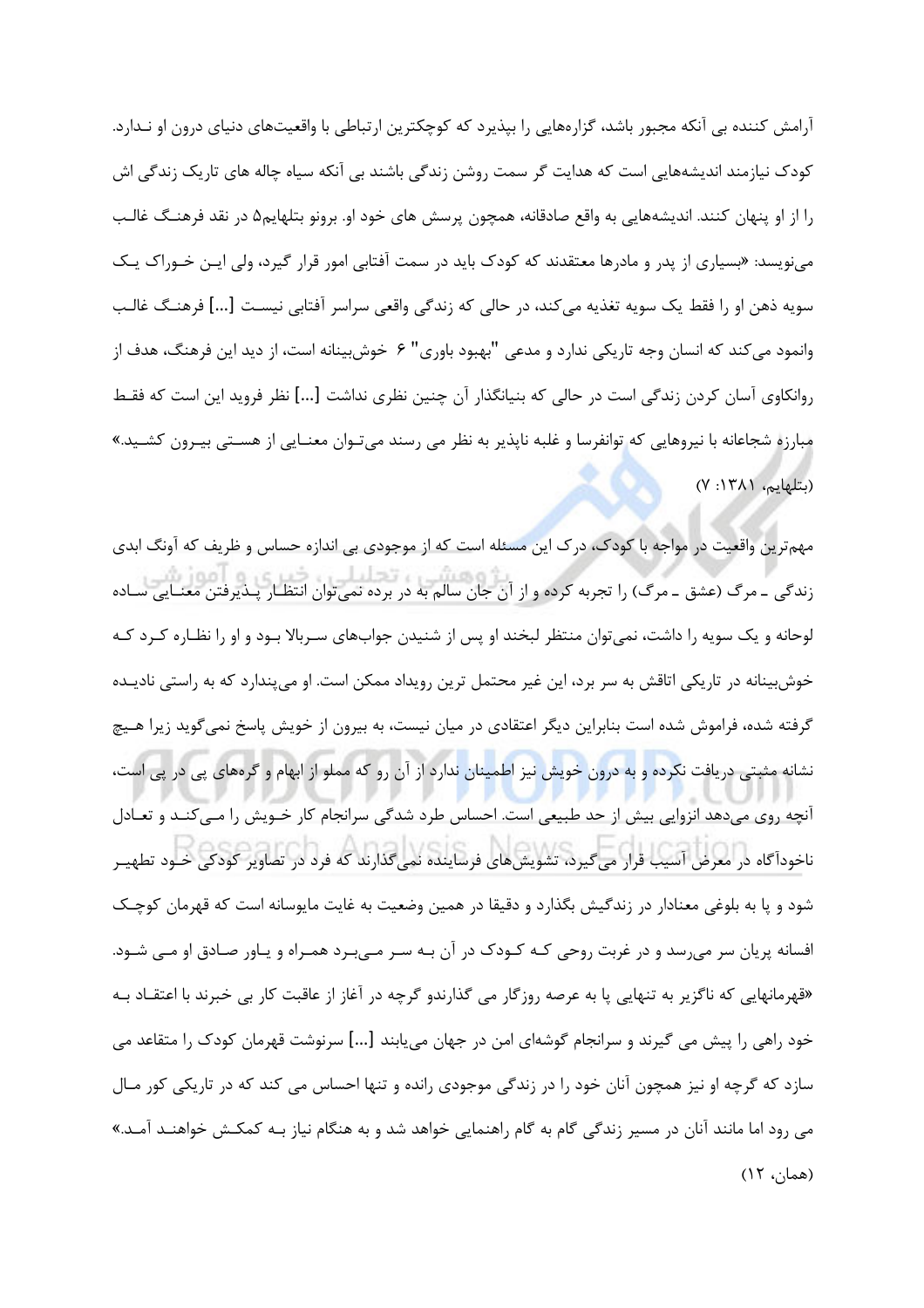خاصیت جادوگونه و معجزه آسایی هرچیز و هرکس در بستر زمانی ای که از لحـاظ کمیـت تحـت تـاثیر ایـن جـادو گونگی قرار گرفته و از آن تبعیت می کند و مدد رسانانی که در مصیبت بار ترین لحظه ها به پـاری قهرمـان افسـانه میآیند استعاره ای از همان وضعیت امیدوار کننده هستند که میخواهد به کودک یادآوری کند به رغم انزوایی کـه متحمل شده است می تواند رابطه ای معنادار با زندگی برقرار کند. اهمیت جادو در این روایتها اشارهای هستند بـه خود کودک، به پنهانی ترین رویهاش، به آنچه که گاهی کاستی خویش میپندارد و اتفاقاً به وجه تمایز سازنده او بـا بزرگسالان بدل میگردد: "جان گرایی" ۷ که برای هر پدیده قائل است: درختانی که زندهاند و مددرسان، جاروهـایی که به دورترین و فراموششدهترین بخش آرزوها پرواز میکنند، اتاق هایی که از شکر و شیرینی اند، اسـبی کـه تنهـا یاور و راهنمای قهرمان می شود … همه و همه در جهت مسیر فکری خود کودک با او همراه میشوند و به همفکـری با او میپردازند، آنها به تصاویر "فرا فردی"۸ موثری بدل میشوند که در چرخه های مکرر و در هیئت روایـتهـایی برخواسته از خاطره جمعی بشر به یاری او میآیند تا وضعیتی را که در آن گرفتار شده، قابل حل و دست یـافتن بـه روشنی را ممکن جلوه دهند. کهن الگوهای شناخته شدهای که هر بار در موقعیت و شخصـیتی تـازه، هسـته اصـلی زندگی را به قهرمان یادآوری می کنند. گویی رستگاری هر کس تنها در گرو عزیمت درونی اوست که ناشی از جدایی بوده و اکنون او را مجبور کرده برخیزد، بجنگد، دست به انتخاب زند، پرسش کند و سرانجام به زندگی علی رغـم هـر آزمون کشندهای باز گردد. این کهن الگوها به کودک پاری میرسانند تا از شر درخودماندگی خلاصی پابد و در عـین تجربه خویشتن، به درک روشنی از خود و دنیای بیرون از خویش علی غم شر تناقضی کـه در زنـدگی جـاری اسـت برسد. گویی رسیدن به ابعاد بالاتر روحی (آنچه کودک را وا می دارد با سماجت در پی پاسخ سوالهایش باشد.) تنهـا در گرو کنجکاوی است که می توان در باب زندگی پی گرفت. Research, Analys

در هیچ کدام از افسانه های پریان، قهرمان تا پیش از آنکه به درکی صادقانه از خود نرسیده باشد، رهایی / وارسـتگی را به چنگ نمی آورد، آن دگرگونی که حاصل بازشناسی است تنهـا از راه سـفری سـمبلیک بـرای قهرمـان کوچـک ممکن می شود. «وارستگی یا کنارهگیری عبارت است از تاکید بر دنیای درون به جای بیرون، حرکتی از جهـان اکبـر به جهان اصغر، کنارهگیری از ناامیدی های سرزمین سترون و حرکت به سـوی آرامـش قلمـرو جـاودان درون، علـم روانشناسی به ما می آموزد که این قلمرو دقیقا ناخودآگاه کودکانـه اسـت» (کمپـل، ۱۳۸۷: ۲۷) و بـه همـین دلیـل خلاصی از غم جنگل های تاریک درون و رهایی، تنها هنگامی میسر میشود که قهرمان این جسارت را می پابـد کـه به قلمرو گره های درونی خویش پا گذاشته و با آنها رو در رو شود.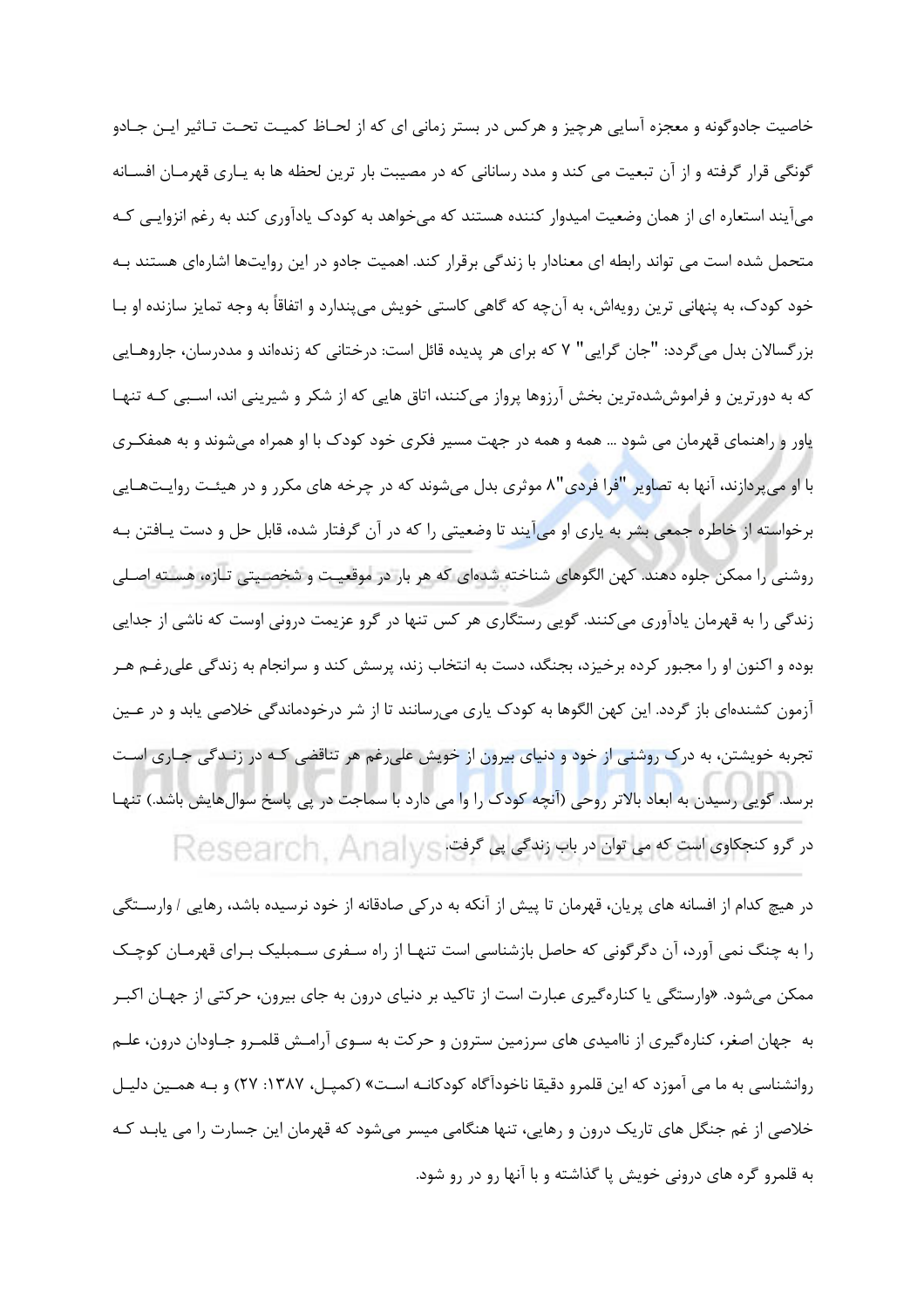### ۲. تحلیلی بر شنل قرمزی با تکیه بر کهن الگوی سفر در این روایت

در بررسی تاریخی روایت گفته شده است که هر شکل روایی واقعی ــ تاریخی همتای داستانی همتبار پدیـد مـی[ورد (ن ک: مارتین، ۱۳۸۲) شاید بتوان با توجه به این مسئله شباهتی نه چندان دور میان سفرنامهنویسی با افسانه پریان یافت، از آن رو که افسانهپریان روایت پنهان ترین تغییرات قهرمان کوچک در جاده بلوغ و آگاهی است و گذشــته از این روایتهای پریان در بستر سفری پر مخاطره همچون ماهیت یک سفرنامه شکل میگیرند. داستانهایی که بیـانگر هر لحظه امید داشتن و ناامید ماندن هستند همچون معنایی که در خود سفر نهفته است، سـفر چسـتجوی مـداوم وپیگیر هر لحظه یک خوشبخت<mark>ی</mark> از پس هر مسیر ناآشنا، از پس هر منظره غریب و دور است، تک درختـی در میـان زمینی بایر، گلزاری در پس پیچ جاده ای فرعی، خانه ای در دورترین افق یک چشم انداز که از کنارش میگذریم بی آنکه بیش از لحظه ای فرصت دیدارش باشد. با این وجود بیش از هر دیداری وسوسهانگیز و متاثر کننده است گـویی در گذاری بی وقفه و تصویرهایی که دم به دم تازه می شوند چیزی هست که ماهیتی وسوسه انگیـز و دعـوت کننـده دارد، سفر به واقع جستجوی سعادتی است که از فرط انتظاری بس طــولانی تحققــش را فرامــوش کــرده بــودیم. آن امکان آزادی بخشی است که انزوا و تحمیلی که در خانه مان / وطن مان در خــود احســاس مــی کــردیم را بــی پــرده تحمل نایذیر و ناممکن جلوه می دهد. خواب و خیال های همیشگی سفر، متعلق بـه لحظـه هـایی هسـتند کـه فـرد احساس می کند به تجربه ای حقیقی در رابطه با زندگیاش نیاز دارد. رویایی که به گفتـه "آلـن دوبـاتن"۹ در بـاب عزیمت و دلشوره سفر «روح کاوشگر و نجیب فرد را آرام می کند.» (ن ک: دوباتن، ۱۳۸۷) سفر مأمنی میشود برای انزوای بیپایانی که فرد در آن بسر میبرد، اما در عین حال جنبه تاریک و مبهم آن گام به گام با مسافر همراه است، از آن رو که در هر صورت خانه ای در میان نیست، آنچه حائز اهمیت اسـت جـادهای اسـت کـه در آن روانـی، آنچـه صادق است تنها حقیقت پیمودن مسیری است که بیش از هر مکان آشنا و منظرهای امن، فرد را بـه تجربـه زنـدگی دعوت می کند.

داستان شنل قرمزی، تصویر مسافری است از همین تبار، بی،مقصد، مفتون والبته هنوز کوچک، او عازم سفری دور به آن سوی جنگل می شود، از خانه امن خویشتن به قصد دیدار مادربزرگ جدا می شود و در این میان با ماهیت دوگانه و گاه بسیار باز دارنده زندگی دیدار می کند. آنچه دخترک برای این دیدار به پیشکشی می برد شراب انگـور و کیـک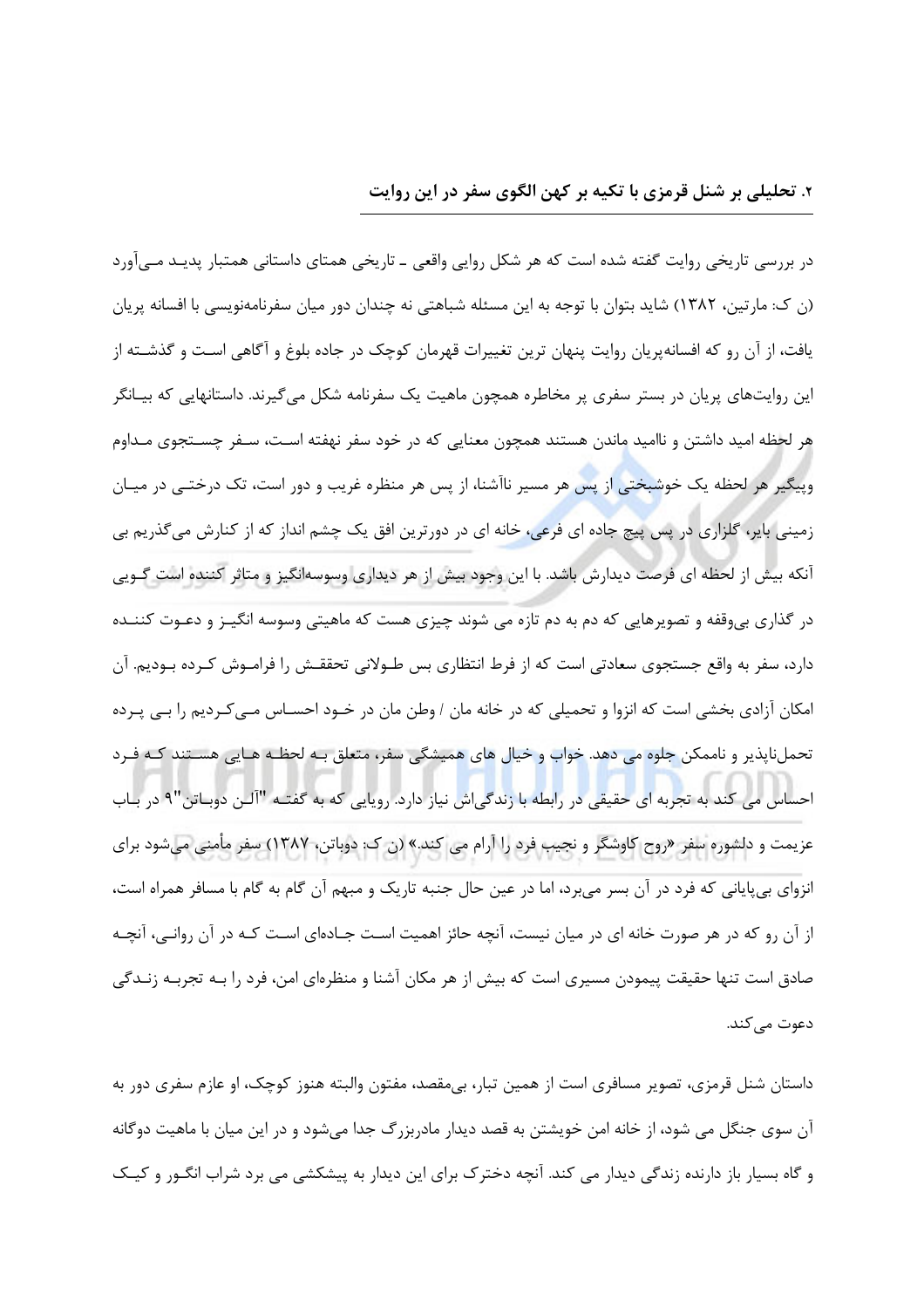(اشاره ای به شراب و نان مقدس) و البته جان خویش است، او نه فقط خود که دیگری را نیز به تبـاهی مــی کشــاند، پیش از بلعیده شدن توسط گرگ به همدستی ساده بدل می شود که طرح قتل مادر بزرگ را می ریزد. دو کشــته در داستانی که قرار است قصه هایی برای خواب باشند … با وجود تصویر غم انگیز و مخوفی که از این روایت در ذهن می ماند، شنل قرمزی یکی از محبوب ترین قصه های پریان در میان کودکان است که اغلب بی هیچ تغییری برای نسـل تازه روایت می شود، از آن رو که بی نهایت انسانی است، هم بیانگر روشنی و امید است، هـم تصـویر کننـده تاریـک ترین و کورترین چشم انداز از زندگی یک کودک.

دختر کې در آستانه گزار از کودکي به دوران بلوغ بلعيده مي شود و بـه قعـر تـاريکي فـرو مـي رود. او در حـالي خانـه کودکی|ش را ترک می کند که کوچک ترین شناختی از ماهیت زندگی و اهمیت سرنوشتساز مواجـه بـا رویـدادهای متفاوت آن را ندارد، می پندارد خوشبختی و لذت طلبی|ش، سادگی بینهایتش، نجات بخش اوست، اما سفری که در پیش دارد سرنوشتی جز آن را برایش رقم میزند.

ېژوهشې، تحليلې، خبرې و آموز شې

همچون آنچه دوباتن در باب فلسفه سفر می|فزاید: «میدانیم که واقعیت سفر آن چیزی که برنامــه ریــزی مــی *کنــ*یم نيست [...] واقعيت لاجرم نااميد كننده است، درستتر اين اسـت كـه بيـذيريم واقعيـت در درجـه نخسـت متفـاوت است.» (دوباتن، ۱۳۸۷: ۱۹)

قهرمان داستان، شنل قرمزي است با اين وجود شخصيت شرير (گرگ) اهميتي تعيين كننده دارد، بقيه شخصيتهـا همچون مادر بزرگ، مادر و شکارچی کارکردی نمادین مییابند که در این میان شکارچی به عنوان مددرسان نهـایی که جان دختر و مادربزرگ را نجات می دهد از بقیه اهمیت بیشتری می بابد. در آغاز روایت، شنل قرمزی تمام آنچـه را که به او امر شده است، نهی می کند با هر گام که بر می۱دارد یک قدم از مسیر اصلی دورتر شده تا آنجا که به قلمرو زندگی شریر (گرگ) نزدیک می شود و با او به مکالمه میپردازد:

> «کلاه قرمزی که یا به جنگل گذاشت، گرگی چشمش به او افتاد و پیشش آمد. کلاه قرمزی نمی دانست گرگ چه موجود خبیثی است و به همین دلیل هیچ از او نمی ترسید. گرگ: روز به خیر کلاه قرمزی. شنل قرمزي: متشكرم آقا گرگه. گرگ: صبح به این زودی کجا میری کلاه قرمزی؟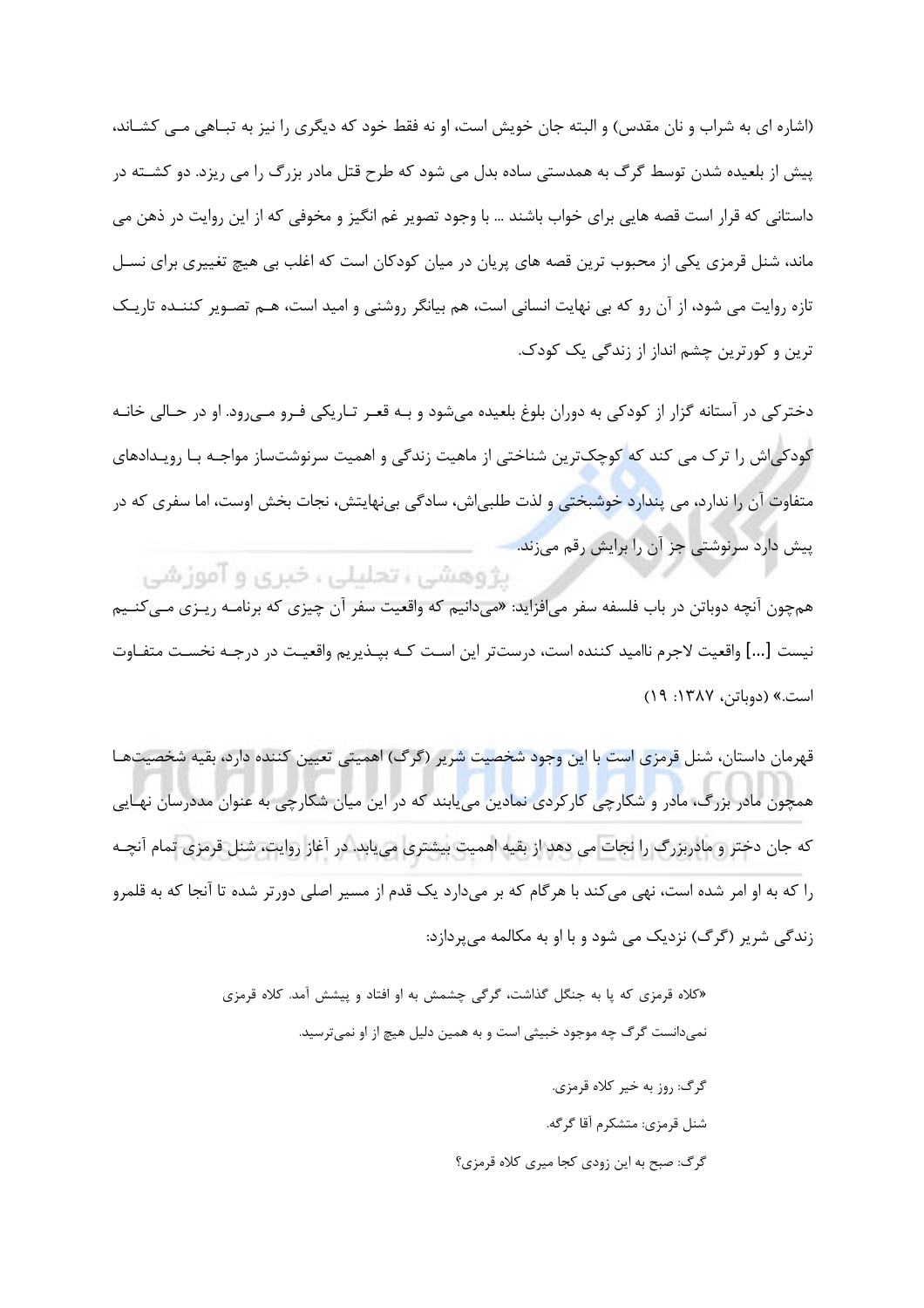شنل قرمزي: خانه مادرېزرگ. گرگ: در جیب های پیش بندت چی داری؟ شنل قرمزي: کیک و شراب [...]» (گریم، ۱۳۸۲: ۱۶۲)

گفتوگو بسیار ساده جلو می رود، گویی دخترک حتی هراس را نمیشناسد. سرانجام گرگ که بسیار آرام و بی خطر جلوه مي كند، هر آنچه مي خواهد به دست ميآورد دختر ک بيآن که بداند چگونه، اغوا شده، غرق در گلها مقصد را به فراموشی می سپارد، حقیقت این است که آنچه روی میدهد به تاراج بردن سادگی و باور خوشبینانه قهرمان کوچک به زندگی است. راهی که نباید شنل قرمز از آن دور میشد و گفتوگویی که نباید تا این اندازه به درازا می کشید همه استعارهای موثر هستند از آنچه محتویات ِ ناخودآگاه دخترک را فاش می کند، مسیر انحرافی، هیچ نیست مگر تضادها و نقاط تاریک درون قهرمان کوچک در مواجهه با ماهیت نه چندان روشن زندگی. گزار درونی که شنل قرمزی راهی آن است مکاشفه ای است در باب ناهمگونی در لذت (غرق شدن میان گلها) به سربردن و هر بار به واقعیت (محدودیت ها و خطرات سفر قهرمان) بازگشتن، شکست و تباهی در قعر شکم گرگ، تصویر موثری است از کودکی که تنگناهای درونی اش مجال نمیدهند پا به دوران تازه بگذارد. در سراسر داستان تنها عامل اغواگر گرگی آرام است که به قهرمان کوچک نزدیک می شود، به بازی اش می گیرد، اغوایش می کند و سرانجام در بستری آشنا (بستر مادربزرگ) او را می بلعد. اغلب گفته می شود گرگ آرام نماد مردان یا به سن گذاشته اغواگری است که دختران در آستانه بلوغ را به تباهی می کشاند (ن ک: بتلهایم، ۱۳۸۱) مردی که بیش از آنکه جذب کند، اغواگر است به هر وسیله ای و با هر تمهیدی. اما آنچه د<mark>ر این روایت بسیار</mark> دور از انتظار به نظر میرسد مواجهه شنل قرمزی با این گرگ آرام و در ظاهر بیخطر است، دخترک به وجه تاریک گرگ کوچکترین اهمیتی نمی دهد. ارائه شخصیت منفی گرگ از آن رو است تا به کودک کمک کند تفاوتها را درک کند، تفاوت میان آنچه خیر پنداشته میشود و آنچه به عنوان نیروی شر طرد می گردد. اما پیچیدگی غریبی که در شنل قرمزی است به نظر من از اهمیت بسیار بیشتری نسبت به انچه گرگ نماد ان است خبر می دهد. شخصیت گرگ (شریر) شخصیتی شناخته شده است که در بسیاری از افسانهها حضور دارد. آنکه نماد مبهم ترین و گاه خطر آفرینترین خواست ها است (نهاد) از آن رو که ماهیت ابتدایی دارد و در عین حال در کشاکش با من (که با واقعیت سروکار دارد) و من برتر (که جنبه اجتماعی شخصیت را بازتاب می دهد) قرار گرفته است. همچون کارکرد نامادری در افسانه سفید برفی، پیرزن جادوگر در هنسل و گرتل.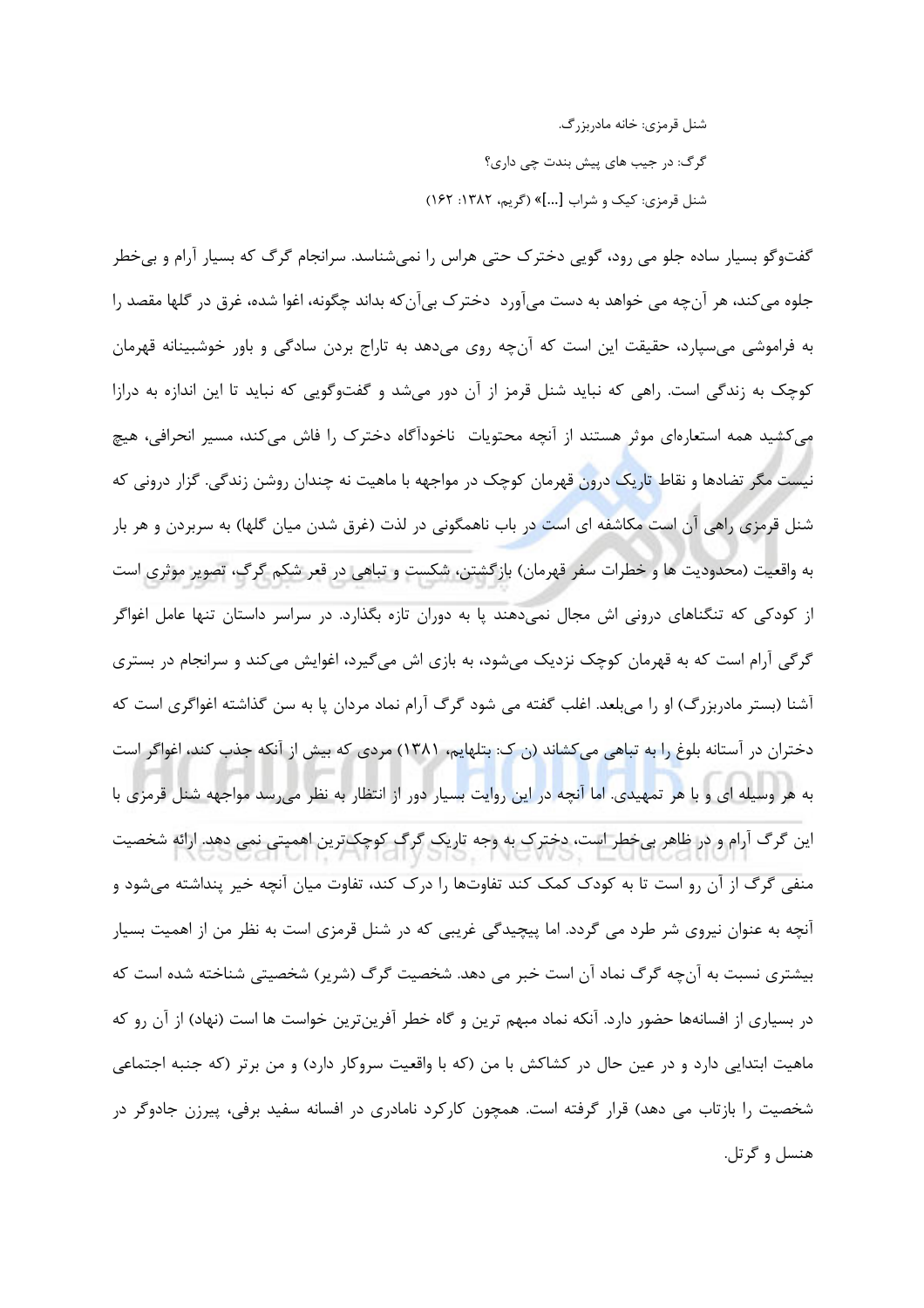ترکیب "مستبد \_ هیولا"۱۰ که در تمام این روایتها سهمی از قصه را در بر دارد، فارغ از تحلیل روان شـناختی|ش که بسیار مختصر به آن پرداختم به سویه ای دیگر نیز نظر دارد که چندان از واقعیات روانشناختی در سطح من برتـر دور نیست و شنل قرمزی در بازتاب آن بسیار پررنگ تر از بقیه روایت ها ظاهر می شود. سفر او بیانگر عزم قهرمـانی است که خواسته یا ناخواسته به مبارزه با سنت ها میرود و از آن رو تنبیه می گردد که مهمتـرین تابوهـا را زیـر پـا گذاشته است.

تصویر او یادآور دختران بازیگوش و خود محوری است که اغلب به دلیـل تضـادهای آشکارشـان بـا محـیط از سـوی خانواده ــ جامعه نادیده انگاشته می شوند، شنل قرمزی قربانی همین حس فراغت و لذت جویی اسـت کــه قراردادهــا اجازه نمی دهند تا این اندازه به پیش رود. بن مایه دیدار سرنوشت ساز او با گرگ، همچون پدر معنـوی ایـن افسـانه (کتاب مقدس) بر پایه شناختی مکاشفه گون شکل گرفته است. انزوای شخصیت اصلی (همچون مسیح) تنهـایی بـی نهایت او در میان مردمانش و سرانجام تلخی که او را بدل به بلاگردانی ابدی بـرای مـردمش میکنـد یـادآور قهرمـان ۔<br>کوچک این افسانه است که بسیار به وضعیت پیامبرش می ماند. آنچه شنل قرمزی ازسر می *گ*ذراند، آزمونی است کــه شناخت و تجربه او را به بازی می گیرد و سرانجام دخترک را در شکم گرگ (گور/ قعر تاریکی) به کشف و شهودی به تمام معنا فرا میخواند. آزمون شنل قرمزی دقیقا آن چیزی است که او را از بقیه مردمان متمایز می کند: روحیــه او، عشق او به زندگی، شیطنت و سبکبالی او.

آزمون این قهرمان کوچک ، تن پوشی است که بر تن کرده و باید تاوان دهنده صـادق آن باشـد. کــلاه / شــنل قرمـز مخملی او که نماینده مخصوص ترین و شدیدترین شکل بروز عاطفه است. آزمون اصلی این است که بیاموزد انچه در درونش جاری است را چطور در مرز جاده اصلی و دورترین نقطه جنگل هدایت کند. از منظـر ایـن روایـت، شـناخت ماهیت دوگانه و مبهم زندگی بسیار مهمتر از لذت بردن از ان است. انچـه اهمیـت دارد وجـود مسـافری اسـت کـه همواره چشمانش بر جوانب تاریک و روشن جادهای که در آن روان است باز میماند تا پایان سفر … تا آخرین مقصد. با بلعیده شدن توسط گرگ مراسم نمادین گزار کامل میشود و دختر از دل تاریکی باز می گردد، مراسم گزاری که او را وا می دارد در گذشته خود بمیرد و در آینده بلوغ و تجربه خود به دنیا باز گردد، اگر نیمه اول روایت در صبح زود میگذرد (نماد زندگی و اوج) نیمه دوم در غروب همان روز (نماد مرگ و پختگی) کمال خود را می یابد. در انتها

این خود زندگی است که پی قهرمان کوچکش میآید و او را با خود بازمیگرداند. مددرسان (شکارچی) این بار، بازهم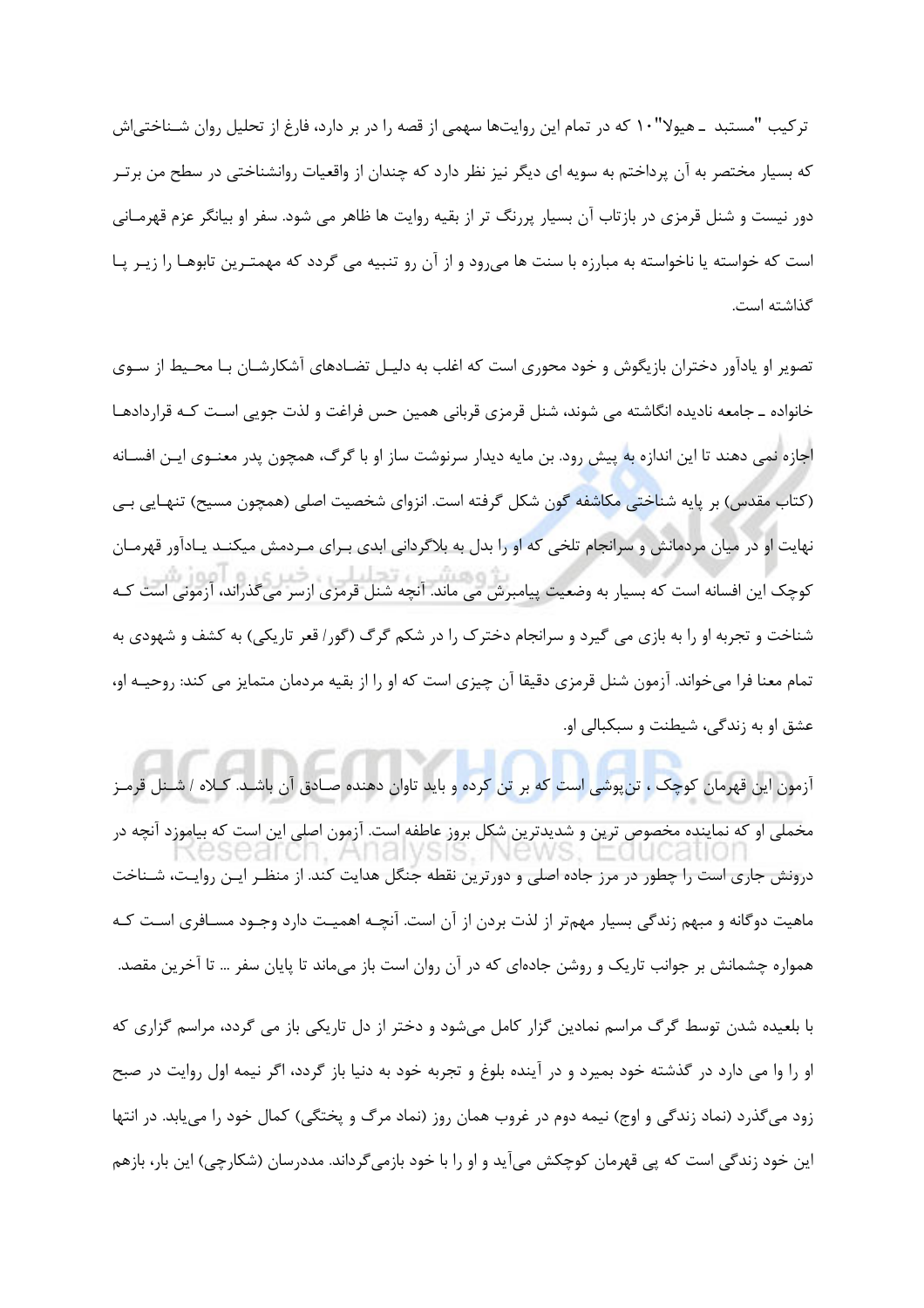یک مرد و البته از تبار جنگل،(همان جنگلی که می تواند مأمن گرگ هم باشد)، می آید و بی هیچ مقدمهای همچون یک پدر سیمای به تمام معنا دخترک و مادربزرگش را نجات میدهد.

آنچه در انتها اهمیت می یابد حل تناقضها و شل شدن گرههای کور درون است. اگـر دختـرک یکبـار قربـانی عـدم شناختش از "قدرت نهاد"١١ (ارتباط با گرگ/ تناقضهای میان نهاد و ابرمن) شد بار دیگر به دست من (شـكارچی) به زندگی بازگشت. گویی استعاره ای موثر در کار است: مددرسان کسی نیست جز خود قهرمان، در انتها این من فرد است که کمک رسان خواهد بود، همان رویدادی که واقعیت زندگی را گوشزد می کند، سرانجام بایـد بـه خودآگـاهی (self) تىكە ك<sub>ر</sub>د.

در انتهای روایت بارها اشاره میشود که پس از آن روز، دخترک بازهم راهی آن جنگل شده است، باز هم گرگ&ایی دیگر سر راهش سبز شدهاند اما هرگز مکالمهای صورت نمیگیرد. آنچه شنل قرمزی از سر میگذراند گزاری به تمـام معنا است که او را همچون هر قهرمان اساطیری دیگری شایسته آن میکند که در انتها یـاری رسـان زمانـه خـویش باشد. گرچه این احتمال بسیار زیاد است که در قلب خود احساس کند بسیاری از معادلات زندگی عادلانه طرح ریزی نشده اند و عادلانه پیش نمیروند، همچون ماهیت زندگی واقعی از نظر کودک. آگاهی و درک قهرمـان کوچـک ایـن افسانه از فلسفه سفر، او را به روندهای ثابت قدم و مسافری دلیر بدل میکند که خوب مـیدانـد تـا چـه انـدازه بایـد

### بىتوهم زندگى كند. HCHDEITIYHC Research, Analysis, News, Education

### نتيجه گيري

اغلب آنچه در افسانههای پریان همچون شنل قرمزی به روایت درمیآید، آن آشفتگی و فقدانی است که قهرمـانش را فلج کرده است، گویی همواره امر روایت پذیر آن چیزی است که ناگفتنی و مبهم تر از سایر گزارهای زنـدگی اسـت، همچون پرسشهای کودک در باب زندگیش درونمایه بسیاری از افسانههای پرپان هنگامی در ذهن شکل مـی گیـرد که پس از اتمام روایت، کودک را وامیدارد تا با تخیلی سرشار به معنای گذشته قهرمـان بیندیشـد و آن را تجزیـه و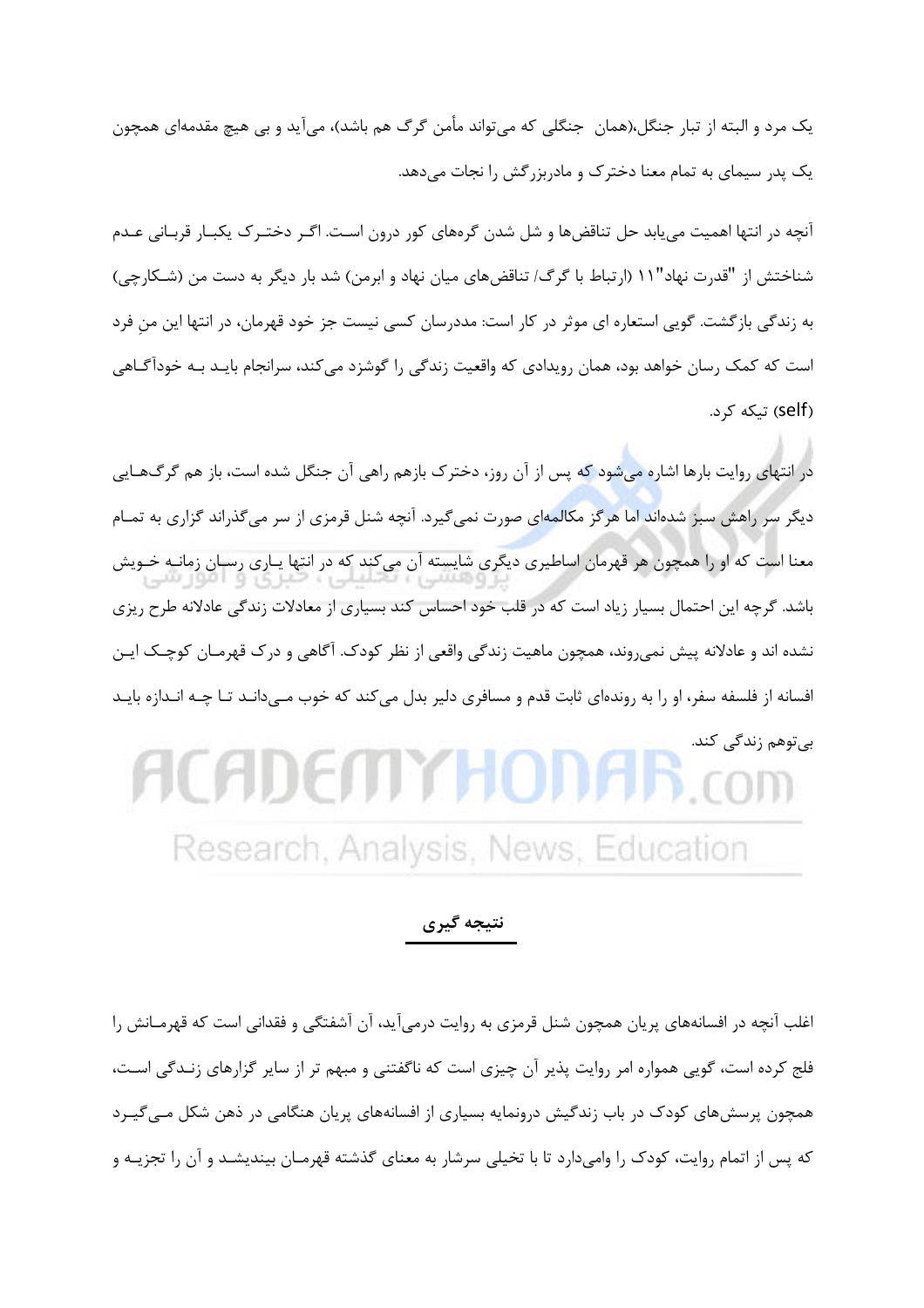تحلیل کند. این دوباره سازی معنا، که در ذهن هر کودک با کودک دیگر می تواند تفاوتهای خود را داشته باشد بدل به ویژگی ممتاز و منحصر به فرد افسانههای پریان می شود. هدف افسانه سوق دادن کودک بـه سـوی آینـده رشـد و .<br>بلوغ است، حرکتی پیش رونده که تنها هنگامی میسر میشود که درکی روشن از اعمال گذشته و با اهمیت تـر از آن مکنونات و خواسته های قلبی داشته باشیم. و این چیزی است که افسانه آن را چــون هدیــهای عاشــقانه بــه کــودک می سپارد تا با آن ابهامها و پرسشهای زندگیش را هر بار به طریقی و به شکلی کاملاً شخصی پاسخ گوید و در گوشه روشن زندگی که از خود او ناشی شده، آرام گیرد.



فرويد، شخصيت را مركب از سه دستگاه يا سه سطح مىداند: ١. نهاد(تابع اصل لذت) ٢. من(با واقعيت سـروكار دارد) ٣. مـن برتـر(جنبـه اجتماعي شخصيت)